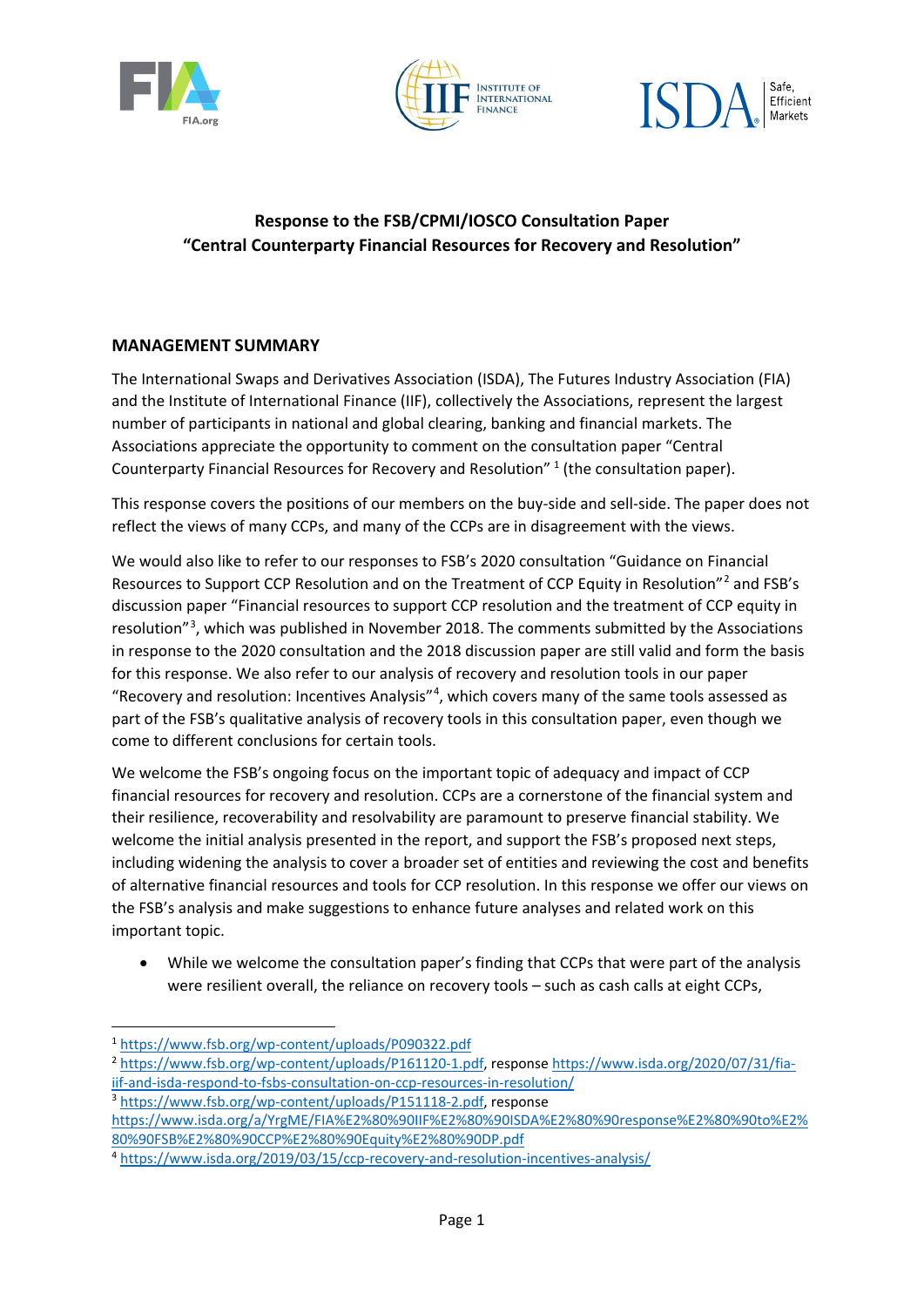extending into variation margin gains haircutting (VMGH) at two of them under the default loss scenario – suggests a need to review sufficiency of defaulters' resources and the adequacy of CCP capital to ensure risk management incentives are appropriately aligned.

- CCPs were also resilient under the liquidity non-default loss scenario. However, we are concerned about the finding that the majority of CCPs required resolution in the cyber theft scenario.
- As part of the qualitative analysis of recovery and resolution tools we would have welcomed the assessment of tools against a "fairness" criterion and also the consideration of CCP equity, pre-positioned resolution resources, compensation to market participants, and a discussion of recapitalization.
- Overall, the consultation paper focusses disproportionately on loss allocation tools to clearing participants and does not emphasize sufficiently the role of CCPs' own financial resources. We believe that a better balance between loss allocation to clearing participants and loss allocation to CCPs would promote better outcomes from a resilience and financial stability perspective.

# **CONSULTATION RESPONSE**

## Loss Analysis

We welcome the loss analysis in form of an extreme stress test for CCPs systemically important in more than one jurisdiction (SI>1). While we appreciate the efforts to collect and aggregate this data, we hope that the SI>1 CCPs that were not part of this analysis could be added in due course. Also, other important CCPs that are systemically important in only one, but major jurisdiction, could be included in future.

# *Default Losses*

On paper the loss assumptions used in the FSB's analysis (four clearing members defaulting under a stress 1.4 times more extreme than the historical worst stress) look very extreme. However, recent events in the commodity and energy markets, including unprecedented price moves which were in some cases more than three times historical price moves, suggests that shocks could be more extreme than in historical events. We propose to also use hypothetical scenarios of CCPs to size shocks in future exercises considering the CCPs include them in their stress testing suite because they believe them to be relevant and within the realms of extreme but plausible.

We welcome the finding that half the CCPs in the sample could cover the losses with their prefunded resources, i.e., the defaulters' resources and non-defaulters' default fund (DF) contribution. However, given that eight of the CCPs had to rely on recovery cash calls and two CCPs had to use VMGH – one to a very limited extent, another quite significantly – we believe there is merit in undertaking additional work related to resources to address default losses. We appreciate that there are confidentiality issues, but hope these CCPs' regulators will carefully analyze why these CCPs had to resort to such invasive measures for the whole market, which themselves could raise financial stability concerns. We propose for the CCPs in the study that had to resort to cash calls and to VMGH to review their margin models, especially the CCP that has to use a significant amount of cash calls and/or a large part of the VMGH capacity.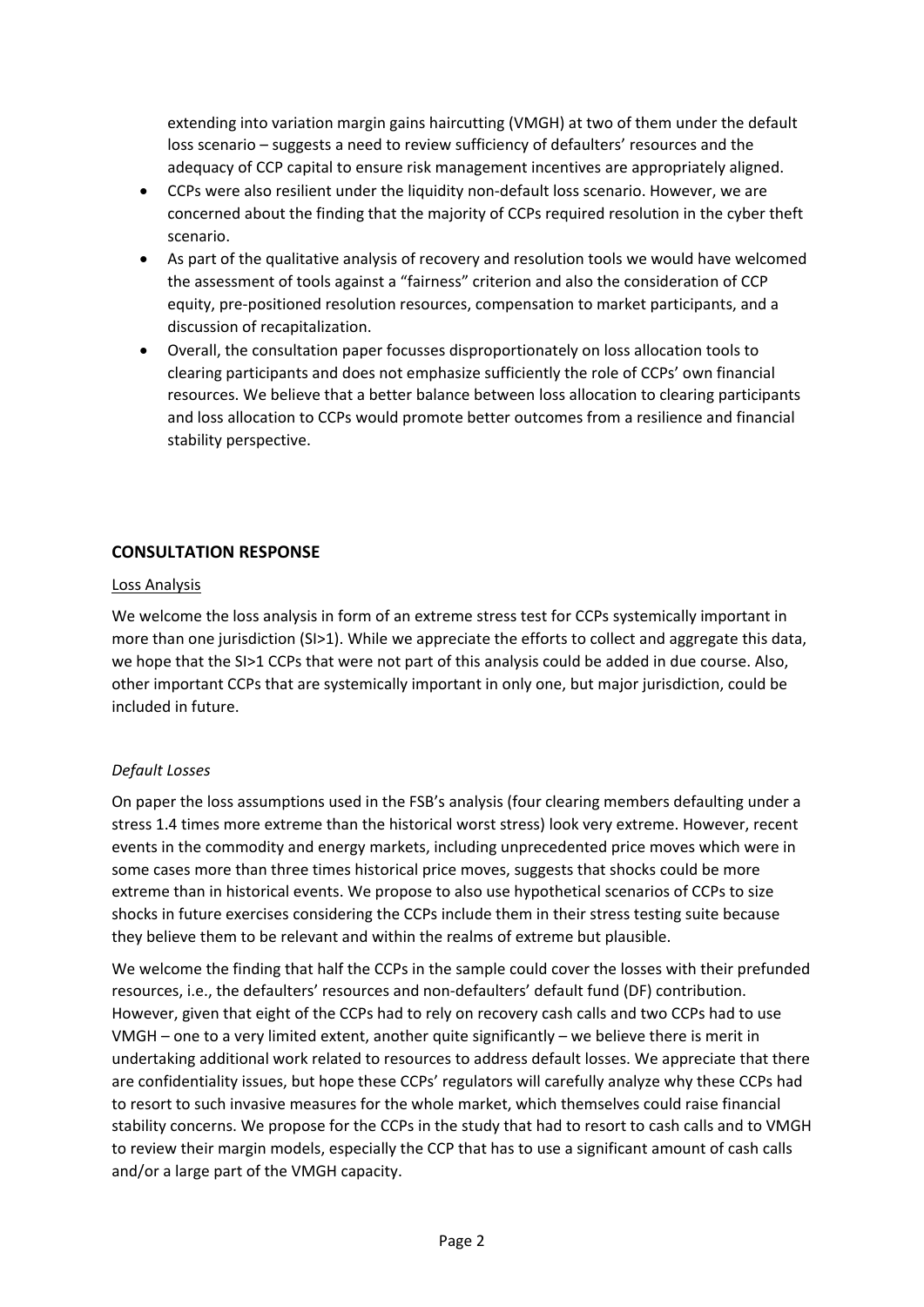We welcome the data provided by the consultation paper that shared as much information as possible under the confidentiality constraints. It would further help market participants to understand and analyze the results were recovery tools and resolution tools separated out rather than combined under the same heading "second tranche".

The report states that "*The defaulters' core initial margin available to cover losses covered 32% to 89% of total stress losses*". We wonder whether the fact that Initial margin (IM), which is meant to cover risk with a 99% confidence interval, only covered 32% of stress losses raises questions about whether IM models were conservative enough for some CCPs.

# We also note that the usage of funded DF contributions ("*The non-defaulters' default fund contributions that were used ranged from \$5.3m to \$6.3b*") was very sizeable.

We agree with the challenges that the report outlines and believe that there should be further work undertaken by regulators and policymakers, not only for non-default losses but also for default losses, especially since the consultation paper acknowledges that the results should be interpreted cautiously, for instance because:

- The analysis of financial stability implications of use of recovery tools was limited to bank clearing members subject to strong liquidity requirements while the majority of CCP clearing members are non-bank institutions.
- The analysis does not consider impact of use of recovery tools like VMGH on end-users who may be more resource and liquidity constrained than clearing members.
- Considering the analysis was restricted to a subset of bank clearing members, the observation that "*some clearing members did breach their regulatory minimum LCRs under the more extreme liquidity stress scenarios*" raises cause for concern.
- The consultation paper did not take into account potential contagion, amplifying effects and interconnectedness across CCPs and in the broader financial system.
- The analysis assumes that non-defaulters will perform whereas in reality, there will likely be rating migrations and inability to pay.
- In a real stress event, there would be competing demands on clearing participants' resources.

# *Non-default Losses (NDL) – Liquidity risk*

We note that CCPs could overall withstand the extreme scenarios with complicating assumptions.

We are concerned, however, by the fact that the loss of access to the institution (as defined in the consultation paper) that would have caused the largest liquidity shock for one CCP "*would also have had significant operational consequences for the settlement..*". It is very important for CCPs and their supervisors to consider what contingency plans a CCP has in place for such circumstances.

While it is positive that all CCPs in the sample had sufficient liquidity resources available to withstand the assumed shock, it is unclear whether this sample included all large CCPs that clear repos and therefore have very high liquidity requirements.

We also do not think that rulebook provisions that merely pass the liquidity shock to clearing participants (both clearing members and their clients) constitute a reliable or reasonable solution. Fortunately, none of the CCPs had to resort to these rules in this test.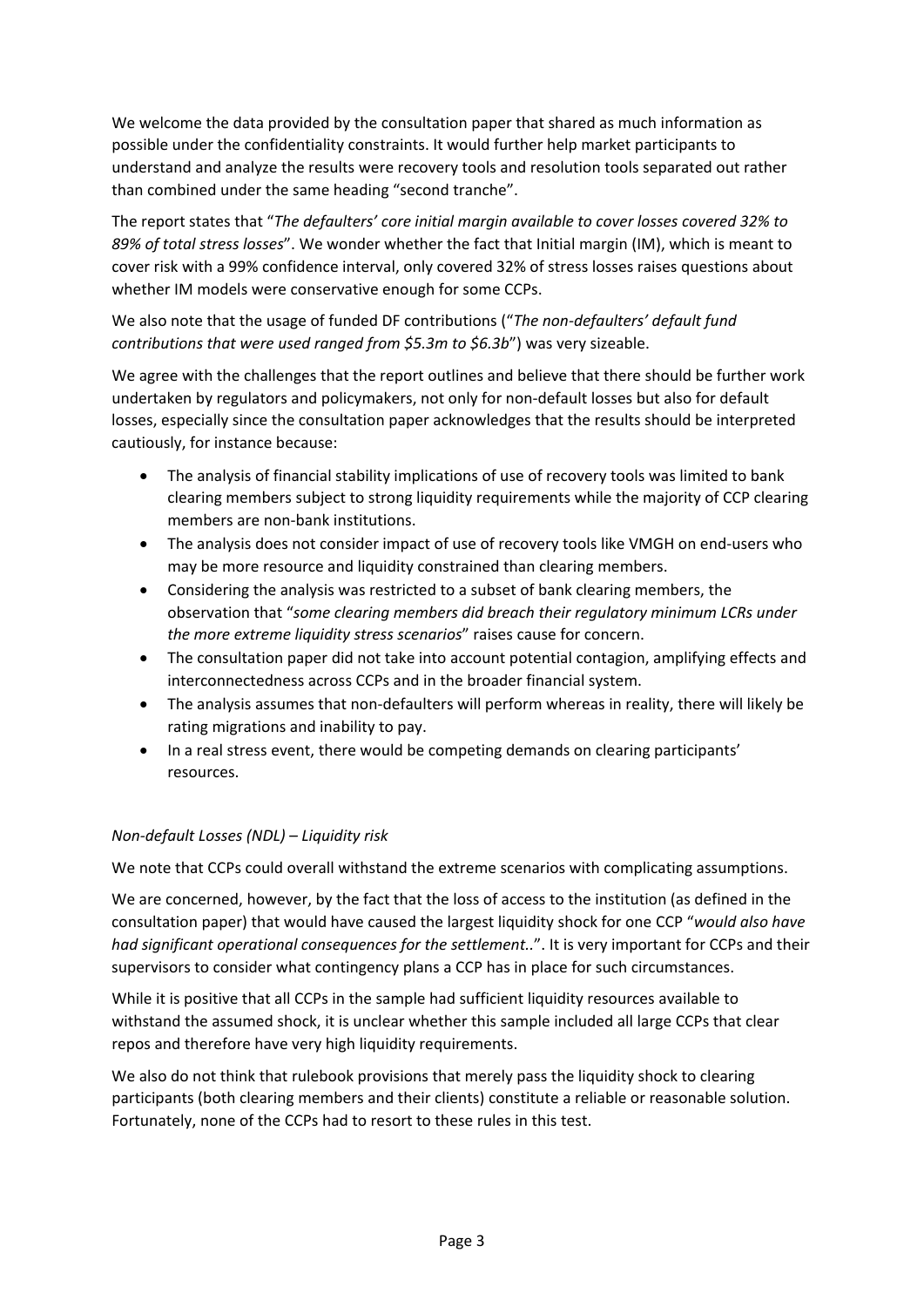# *Non-default Losses (NDL) – Cyber theft*

While we appreciate that CCPs are required to implement strong cyber defenses, cash stolen as in scenario 2 is a possible scenario. We are concerned about the result of this stress test: five out of seven CCPs had to utilize resolution resources, which might well have included the write down of liabilities, i.e. allocation of the losses to clearing participants. We believe that in this case the resolution authority (RA) should utilize right-sized CCP equity before writing down liabilities to clearing participants, which would also create the right incentives for the CCP to have strong cyber defenses ex-ante. After all, clearing participants do not have any influence or full visibility about the cyber risk or cyber resilience of the CCP.

For the reasons mentioned above (i.e., clearing participants' lack of influence over management of these cyber-related risks), we do not believe that simply transferring non-default losses to clearing members is an appropriate solution. We would also be interested what the business as usual (BAU) and recovery resources consisted of that allowed two CCPs not to enter resolution and whether there are lessons-learned that could be more widely applicable from these two CCPs. In terms of available resources, we would welcome the use of insurance to cover for such losses, as opposed to tools that merely pass losses to members, either directly or via cash calls. We believe that the better approach would be to utilize insurance, right-sized equity and potentially prefunded resolution resources.

## Financial stability implications

#### *Quantitative impact on clearing members*

Given the recent BCBS-CPMI-IOSCO consultative report "Review of margining practices"<sup>[5](#page-3-0)</sup> which identified liquidity issues with non-bank financial institutions, widening the analysis to non-bank clearing members and clearing participants in general would create a more complete picture of the risk posed to the system. Only considering bank clearing members might provide a false sense of security, given that such entities are subject to robust capital and liquidity requirements.

We welcome the finding that the potential use of resolution tools, such as cash calls and VMGH, appears to have a notably less significant impact on clearing members' liquidity in comparison to their starting liquidity positions. However, we urge standard setters not to determine that clearing members should therefore always be the preferred options for loss absorbance, just because they are able to do so. Over-reliance on clearing members raises significant moral hazard and fairness concerns.

#### *Qualitative review*

We refer to our analysis of recovery and resolution tools in our paper "Recovery and resolution: Incentives Analysis", which overlaps significantly with the qualitative analysis of recovery tools in this consultation paper, even though we come to different conclusions for several tools.

While we welcome the analysis, we believe that the consultation paper does not capture an important factor: fairness – meaning whether it is appropriate for one group of stakeholders to

<span id="page-3-0"></span><sup>5</sup> <https://www.iosco.org/library/pubdocs/pdf/IOSCOPD686.pdf>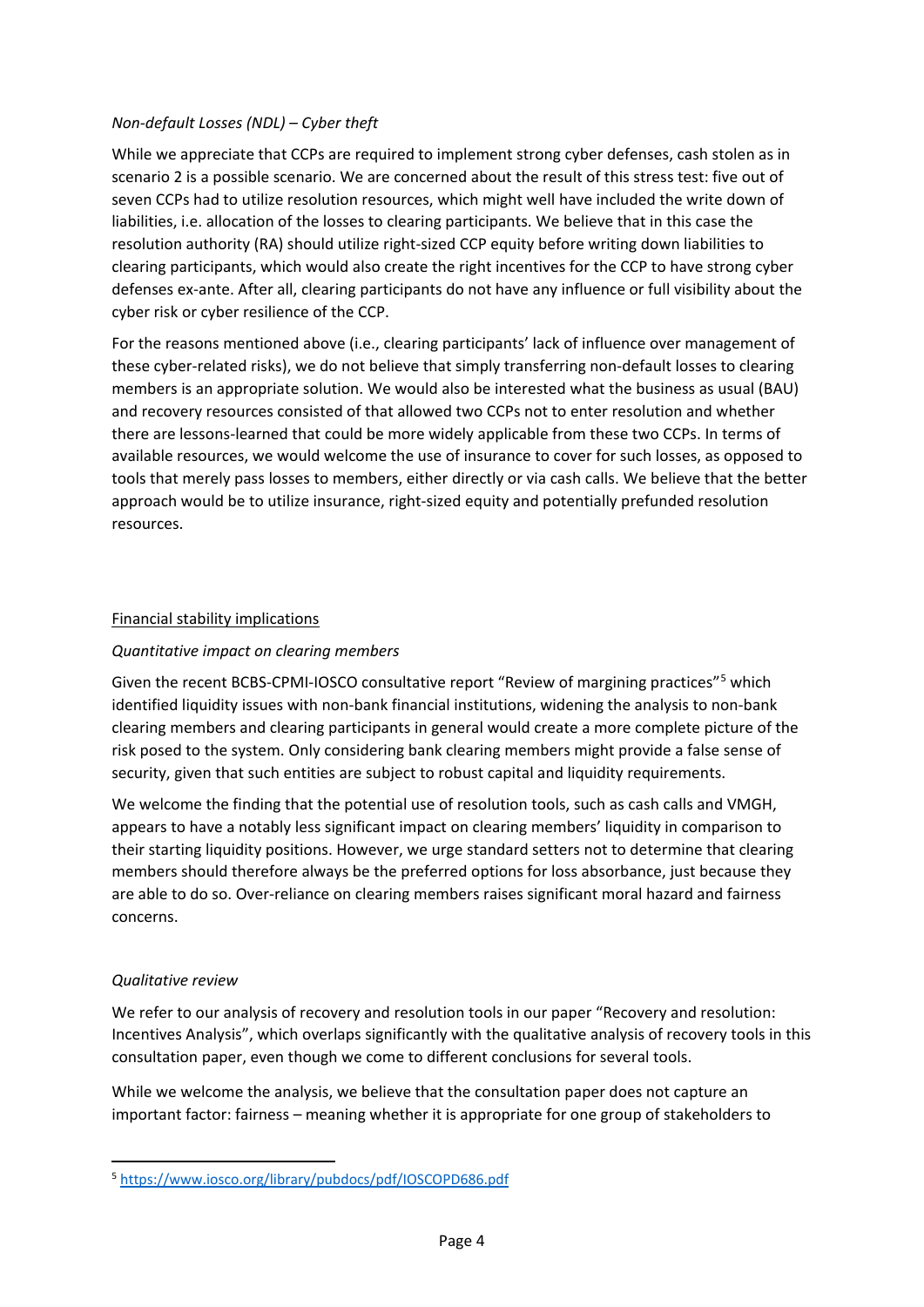cover losses (potentially without compensation) which were the result of factors outside of their control, or losses predominantly being allocated to one group of stakeholders. Also, while the analysis considers "incentivization", there is little mention of the negative incentives for CCP shareholders if CCPs can allocate most losses to other stakeholders and at most lose their skin-inthe-game (SITG), which for many CCPs is a resource which is de minimis compared to resources provided by clearing participants. This structure creates moral hazard concerns which could be captured in future work on this topic by the FSB.

The analysis would benefit from considering the use of CCP equity in resolution, compensation of clearing members for losses and pre-funded or pre-positioned resolution resources. Including these factors would provide a more holistic view of the impact of recovery and resolution tools.

Please find below some comments to the tools analyzed in the consultation paper and other resources that should be included in futures analyses.

# *Cash calls*

Cash calls as a resource in recovery and resolution are used across many CCPs and form part of the "classic" waterfall. We however do not agree that there is a low performance risk. The performance risk is low for a low number of cash calls across recovery and resolution, but increases when more cash calls are made. We note that in the default loss scenario, clearing service 11 required two cash calls already.

We also note that the FSB's prior interconnectedness paper<sup>[6](#page-4-0)</sup> flagged a significant overlap of clearing memberships across many CCPs. This interconnection should be considered when analyzing the performance risk of cash calls, e.g., the risk of cash calls at multiple CCPs simultaneously.

# *Variation Margin Gains Haircutting*

We made the point in the past that VMGH is procyclical, and therefore believe that VMGH must be used as a last resort and should be subject to safeguards and regulatory oversight. Further, tools like VMGH do not provide the right incentives for the CCP itself, as it enables the CCP to allocate losses to others. Therefore, it should only be used with safeguards, for suitable products and in conjunction with position rebalancing tools that ensure that the quantum of losses has been determined and the use of VMGH would be limited.

To ensure alignment of incentives, at a minimum there needs to be a sizeable second tranche of SITG contributed by the CCP prior to the use of VMGH as well.

We agree that market confidence in clearing could be damaged if a tool like VMGH has to be used. We also believe this is the same for all tools in recovery and resolution: If a CCP required recovery or resolution, confidence in clearing generally will be harmed, not only for the CCP in question.

# *Initial Margin Haircutting (IMH)*

We fully agree with the assessment of this tool, from the issues in BAU to the contradiction of contractual and statutory protections, the incentive to make as much collateral as possible

<span id="page-4-0"></span><sup>6</sup> <https://www.fsb.org/wp-content/uploads/P090818.pdf>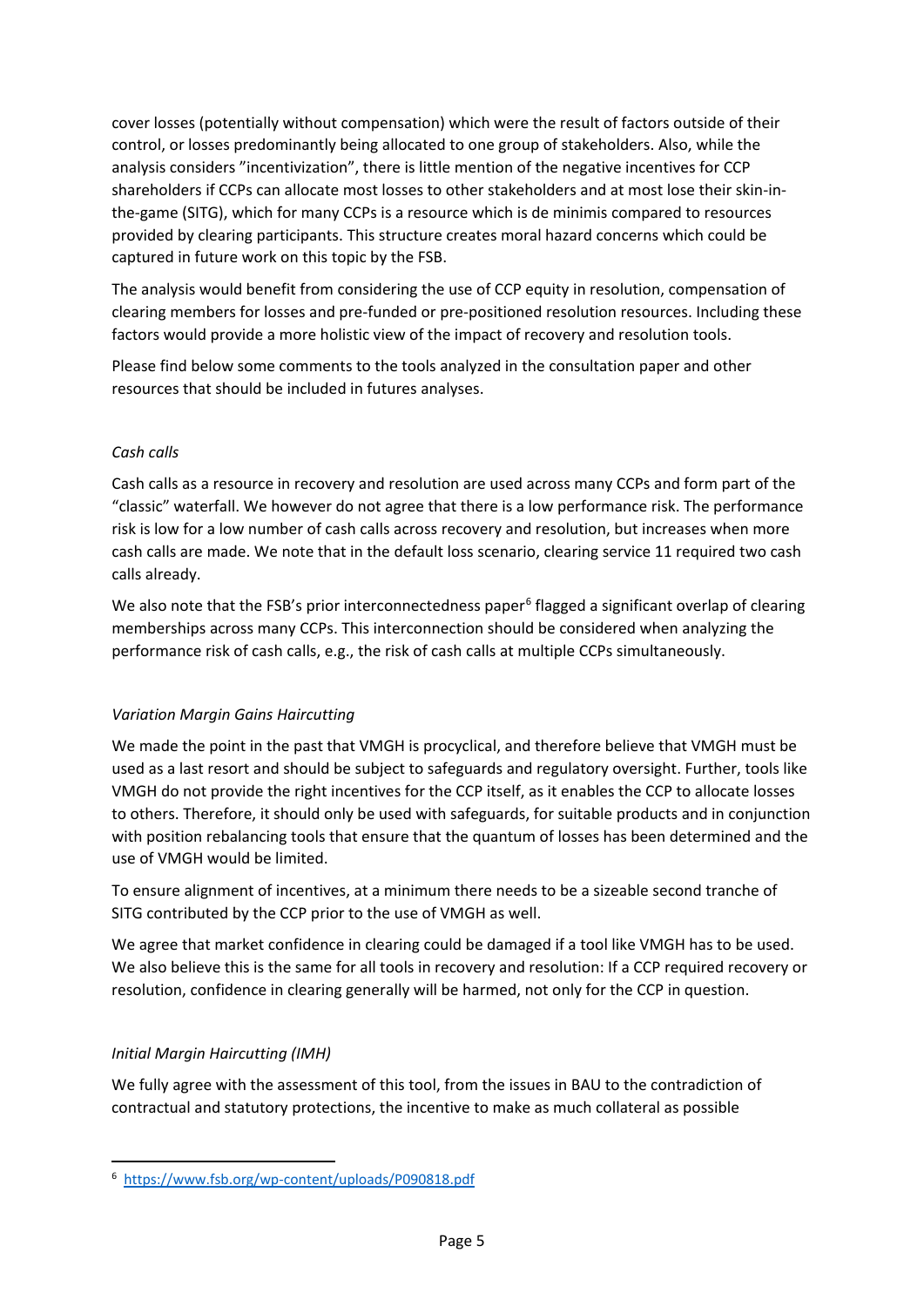bankruptcy remote, which might harm the CCP's liquidity management. IMH also has the potential to exacerbate market stress, as the IM that was haircut must be replaced immediately.

# *Forced Allocation*

We think forced allocation and partial tear up should not be in the same category. Both are tools to regain a matched book, but work very differently and have very different advantages and – in the case of forced allocation – disadvantages.

Forced allocation would add risk to clearing members' cleared positions, which could be transactions these members may not be able to risk manage in extreme market conditions. Forced allocation could also be inequitable and there is a danger of allocating positions to members that the resolution authority thinks can bear them, which would be arbitrary at best and could be made in a way that intentionally favors certain classes of clearing participants over others. Allocation would likely be to clearing members only and not necessarily to the participants that introduced the transactions in question to the CCP.

# *Partial Tear Up (PTU)*

In contrast to the above, PTU allocates transactions to the firms that introduced similar transactions to the CCP and therefore more appropriately aligns incentives. Positions are torn up pro-rata amongst all counterparties who have trades on the opposite side of the defaulter's positions and hence PTU is more equitable than forced allocation. Finally, the risk of firms with torn-up positions decreases, at least at the CCP, compared to forced allocation.[7](#page-5-0) As with other recovery and resolution tools, while PTU is the "least bad" position allocation tool, it should still be used in a very limited manner with appropriate safeguards and compensation, at least NCWO compensation.

For a more detailed discussion of forced allocation and PTU, please see our paper "Partial Tear-Up: Comparison to other rebalancing tools and how the tool could evolve"<sup>[8](#page-5-1)</sup>.

# *Writing down of liabilities*

While this tool appears to provide more resources to resolution authorities, this in reality is doubtful. The majority of unsecured liabilities at a CCP are IM (if not bankruptcy remote) and the DF. Writing down IM has similar downsides than IMH, including the potential ban of IMH in many jurisdictions. Writing down the DF will not help if this has already been used in a default loss scenario or will lead to no creditor worse off (NCWO) claims in a NDL scenario.

While there is no direct performance risk, there is an indirect performance risk, as both IM and DF will have to be replenished, which could be subject to performance risk.

<span id="page-5-0"></span><sup>7</sup> We acknowledge that the consultation paper states that "*A partial tear-up, by reducing or, depending on the extent, removing one of the legs in a participant's hedging strategy, might lead to a participant's existing position becoming less effectively hedged or, at the extreme, unhedged.*" At the CCP level, risk will reduce though, and PTU will not add risk as forced allocation could; risk that in the best case will have to be hedged, in the worst case the firm cannot risk manage.

<span id="page-5-1"></span><sup>8</sup> <https://www.isda.org/a/vxDgE/Partial-Tear-Up.pdf>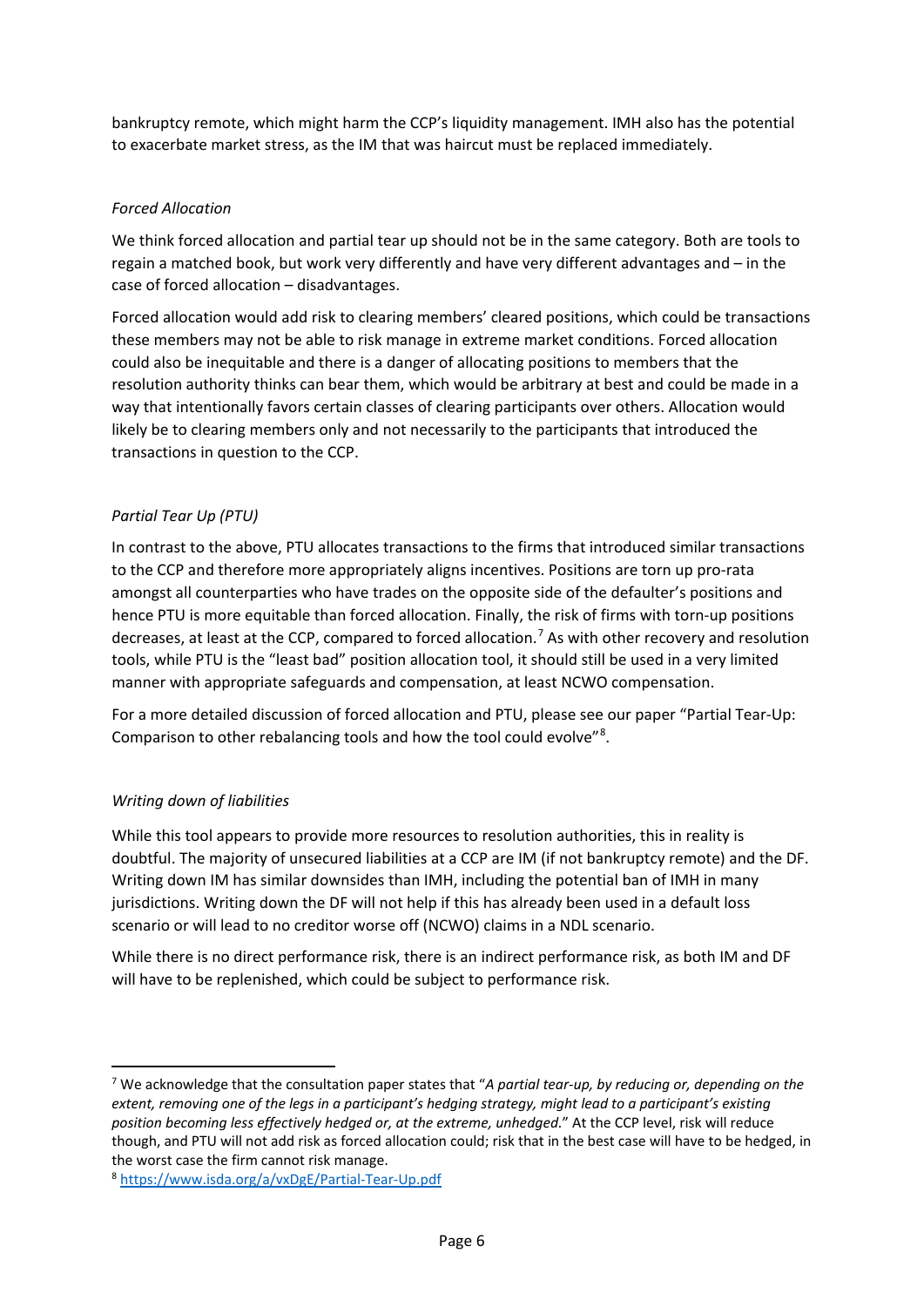# *CCP Equity*

CCPs should have sufficient SITG in the waterfall to align incentives in BAU and in recovery. In the analysis of default losses in the consultation paper, eight CCPs needed to use recovery tools while two required the use of VMGH. Incentives should be aligned better to avoid such situations through meaningful levels of SITG and a second tranche of SITG to be used before other recovery resources. Resolution authorities should also use the remainder of CCP equity before any other tools are utilized, especially for NDL. The stress tests in this consultation paper have shown that CCP equity should also be right-sized to be able to absorb NDLs.

CCPs should also consider whether there should be guarantees of parental or affiliate support in recovery.

#### *Pre-positioned resolution resources*

The FSBs analysis shows that a discussion of the costs and benefits of requiring CCPs to hold prepositioned resources for resolution is necessary. Whilst pre-positioned resolution resources would seemingly create inefficiencies by asking CCPs to hold assets that are hopefully never needed, they are effectively designed to address tail risk in the system and are similar to bail-in resources required in the banking sector. Pre-positioned resolution resources would be less procyclical in a resolution, eliminate performance risk, increase certainty of clearing, reduce moral hazard, and enhance confidence in the clearing infrastructure.

## *Compensation*

At present, CCPs have a very limited downside risk if there are catastrophic default losses or NDL, which creates moral hazard; as nearly all losses above the SITG will be allocated to clearing participants. Clearing participants have little recourse to compensation for the losses they suffer through this process. We believe that requiring CCPs to provide clearing participants with a claim on future profits, or another form of compensation instrument from the recovered CCP, would better align incentives, be more equitable, and help promote the successful recovery of the CCP. This is particularly important as the recovered CCP would not be in a position to make these profits without the loss allocation to clearing participants.

# *Recapitalization*

Loss allocation and recapitalization need to be considered separately. In particular, a CCP should not be recapitalized with resources obtained from loss allocation tools. The aim of loss allocation is to deal with a past crisis. Recapitalization is to provide capital to the CCP for the future. Whoever provides this capital, should also become the owner of the CCP and either receive equity in the CCP or the proceeds from any future sale.

We believe that the RA should not by default look at clearing participants for recapitalization. There are other options available that the RA should consider:

• Use of bail-in-able long-term debt to provide pre-funded resources reserved solely for recapitalization.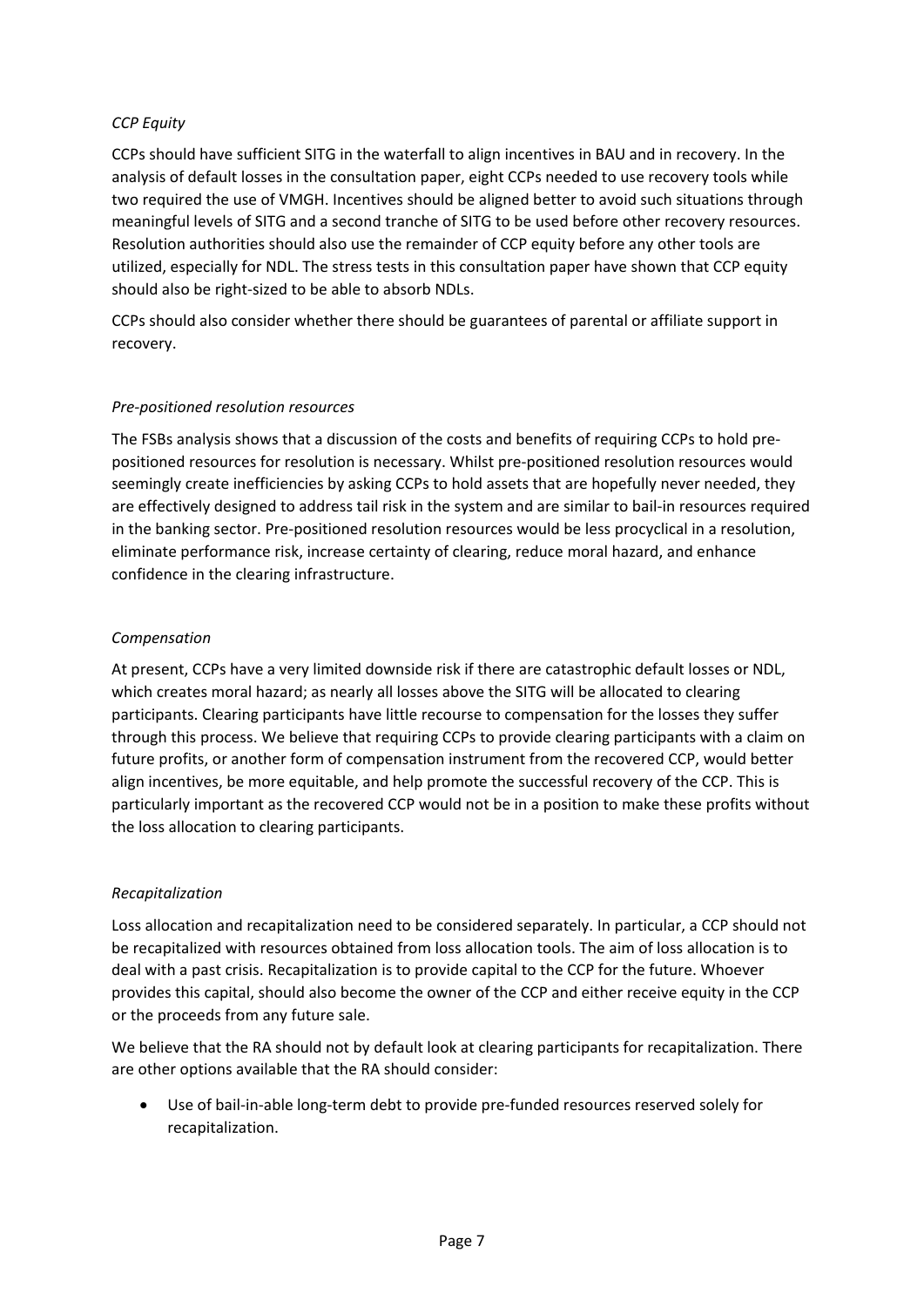- Committed but unfunded capital instruments held by sophisticated, well-capitalized institutional investors unaffiliated with the CCP (which could, but not necessarily need to, include clearing participants).
- Third parties willing to buy the CCP, in the process providing capital.
- A subset of clearing participants agrees to recapitalize the CCP.

We do not believe that clearing members should participate in recapitalization via cash calls. If a cash call or any other tool like VMGH are used for recapitalization despite the concerns listed above, clearing participants should either receive compensation instruments or outright equity in the CCP. At minimum, recapitalization needs to be covered by the NCWO safeguard.

## Next steps

We welcome the proposed next steps, including widening of the analysis to entities that were not included in this consultation paper.

We also welcome the plan to review costs and benefits of alternative financial resources and tools for CCP resolution. This analysis should include pre-positioned resolution resources, CCP equity and compensation of clearing participants.